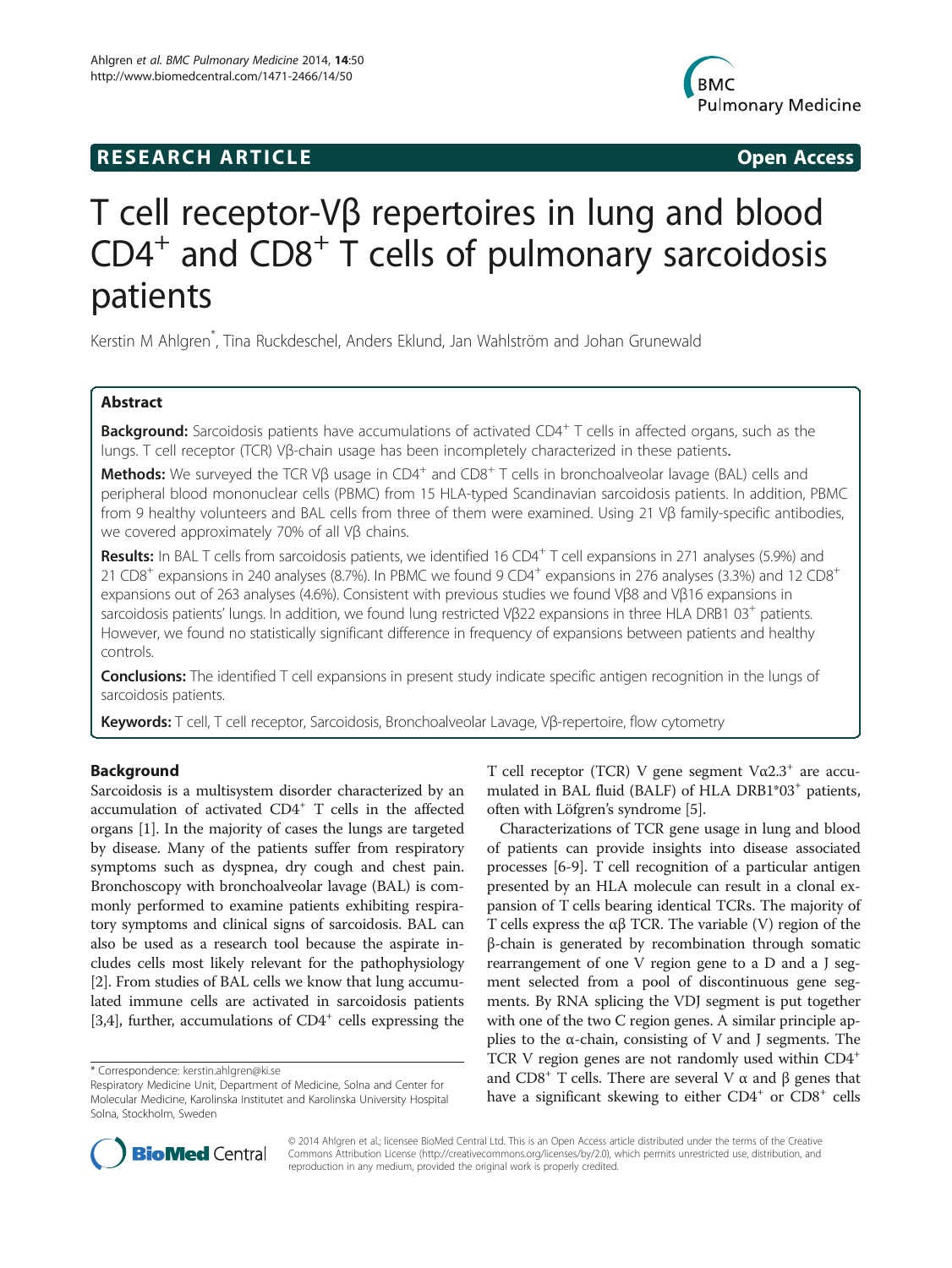<span id="page-1-0"></span>[[10,11](#page-10-0)]. Most likely this is due to interactions of the V region gene products with MHC II molecules (for CD4+ skewing), or MHC I (for CD8<sup>+</sup>), during thymic maturation of the T cells. Hence, we analyzed these cell subsets separately. Previous studies have assessed the TCR  $\alpha$  and  $\beta$ chain gene segments in sarcoidosis, mainly by PCR amplification [\[5,12-14\]](#page-10-0).

The etiology of sarcoidosis is still not clear. Most evidence supports a genesis including a trigger by one or more still unknown antigens in the lungs and an aberrant immune response in genetically susceptible individuals. We hypothesise that antigenic triggering in the lungs of patients would give rise to T cell clones expressing certain Vβ-segments at higher frequency compared to the corresponding frequency in blood.

In the present study we used flow cytometric analysis of T cells stained with a large panel of 24 TCR Vβ specific antibodies, covering about 70% of the normal TCR V $\beta$  repertoire in both CD4<sup>+</sup> and CD8<sup>+</sup> T cells. We mapped the Vβ repertoire in BALF cells and peripheral blood mononuclear cells from 15 patients with pulmonary sarcoidosis, six of them with Löfgren's syndrome.

#### Methods

#### Study subjects

BALF samples, and peripheral blood from all patients but one, were obtained from 15 Scandinavian patients (values show median age, with min- max range in parenthesis) [43 (30–74) years old; 7 women] coming to the

Table 1 Characteristics of the sarcoidosis patients

Respiratory Medicine unit at the Karolinska University Hospital, Stockholm, Sweden, for diagnostic investigation (as outlined in ref [[1](#page-10-0)]). All patients included in the study had an active disease with symptoms such as fatigue, dyspnea on exertion, and dry coughing, as well as findings on chest radiography in line with sarcoidosis. All were investigated clinically and with pulmonary function tests, as well as with bronchoscopy with bronchoalveolar lavage, and were diagnosed with sarcoidosis according to criteria established by World Association of Sarcoidosis and other Granulomatous Disorders (WASOG) [\[15\]](#page-10-0). Blood from 9 healthy non-smoking volunteers [35 (18–51) years old; 7 women] and BALF from three of them were included as controls. All subjects gave their informed consent. The study was approved by the Regional Ethical Review Board in Stockholm, Sweden. The clinical characterization is outlined in Table 1. At the time of bronchoscopy none had any systemic anti-inflammatory treatment. All subjects undergoing BAL were HLA-typed.

#### BAL procedure and handling of cells

BAL was performed under local anaesthesia by an experienced physician as previously described [[16](#page-10-0)]. In short, a flexible fibreoptic bronchoscope was passed transorally and wedged into the middle-lobe bronchus. Sterile phosphate buffered saline at 37°C was instilled in five aliquots of 50 ml and immediately re-aspirated and collected into a siliconised plastic bottle kept on ice. The mean recovery of the instilled fluid was 63% (min-max

| <b>Patient characterizations</b> |           |               |                        |                        | <b>Pulmonary function tests</b> |             |               |
|----------------------------------|-----------|---------------|------------------------|------------------------|---------------------------------|-------------|---------------|
| Patient<br>HLA DRB1 type         |           | CD4/CD8 ratio | Lymphocytes in BAL (%) | Chest X-ray stage*     | VC (%)                          | $FEV_1$ (%) | $DL_{co}$ (%) |
|                                  | 4, 15     | 17            | 49                     |                        | 93                              | 100         | 84            |
| $\overline{2}$                   | 3         | 11.1          | 25                     |                        | 76                              | 82          |               |
| 3                                | 1, 3      | 1.8           | 6.6                    | $\mathbb{I}$           | 82                              | 81          | 87            |
| 4                                | <b>NA</b> | 10.3          | 64                     |                        | 69                              | 63          | 58            |
| 5                                | 13, 14    | 11.8          | 34                     | Ш                      | 108                             | 103         | 90            |
| 6                                | 4, 8      | 8.9           | 32                     |                        | 90                              | 76          | 73            |
| 7                                | 4, 15     | 7.3           | 16.8                   | Ш                      |                                 | 68          |               |
| 8                                | 1, 13     | 14.4          | 14.2                   |                        | 80                              | 79          |               |
| 9                                | 3, 16     | 11.3          | 25.6                   |                        | 84                              | 89          |               |
| 10                               | 3, 15     | 2.2           | $\overline{7}$         |                        | 96                              | 107         | 111           |
| 11                               | 13, 15    | 3.6           | 12.4                   | $\  \ $                | 73                              | 60          | 93            |
| 12                               | 4, 15     | 7.2           | 25.6                   |                        | 119                             | 124         | 111           |
| 13                               | 15        | 3             | 50                     | $\mathbb{I}$           | 85                              | 80          |               |
| 14                               | 4, 7      | 2.4           | 7.6                    | $\mathsf{I}\mathsf{V}$ | 65                              | 62          | 55            |
| 15                               | 4, 8      | 6             | 19                     | $\  \ $                | 99                              | 86          | 78            |

NA = not analysed, VC = vital capacity (% of reference value), FEV<sub>1</sub> = forced expiratory volume in one second, DL<sub>co</sub> = diffusing capacity of the lung for carbon monoxide. \*Chest X-ray stages: I) Bilateral hilar lymphadenopathy (BHL) without pulmonary infiltrates, II) BHL with pulmonary infiltrates, III) pulmonary infiltrates without BHL, IV) fibrosis with distortions.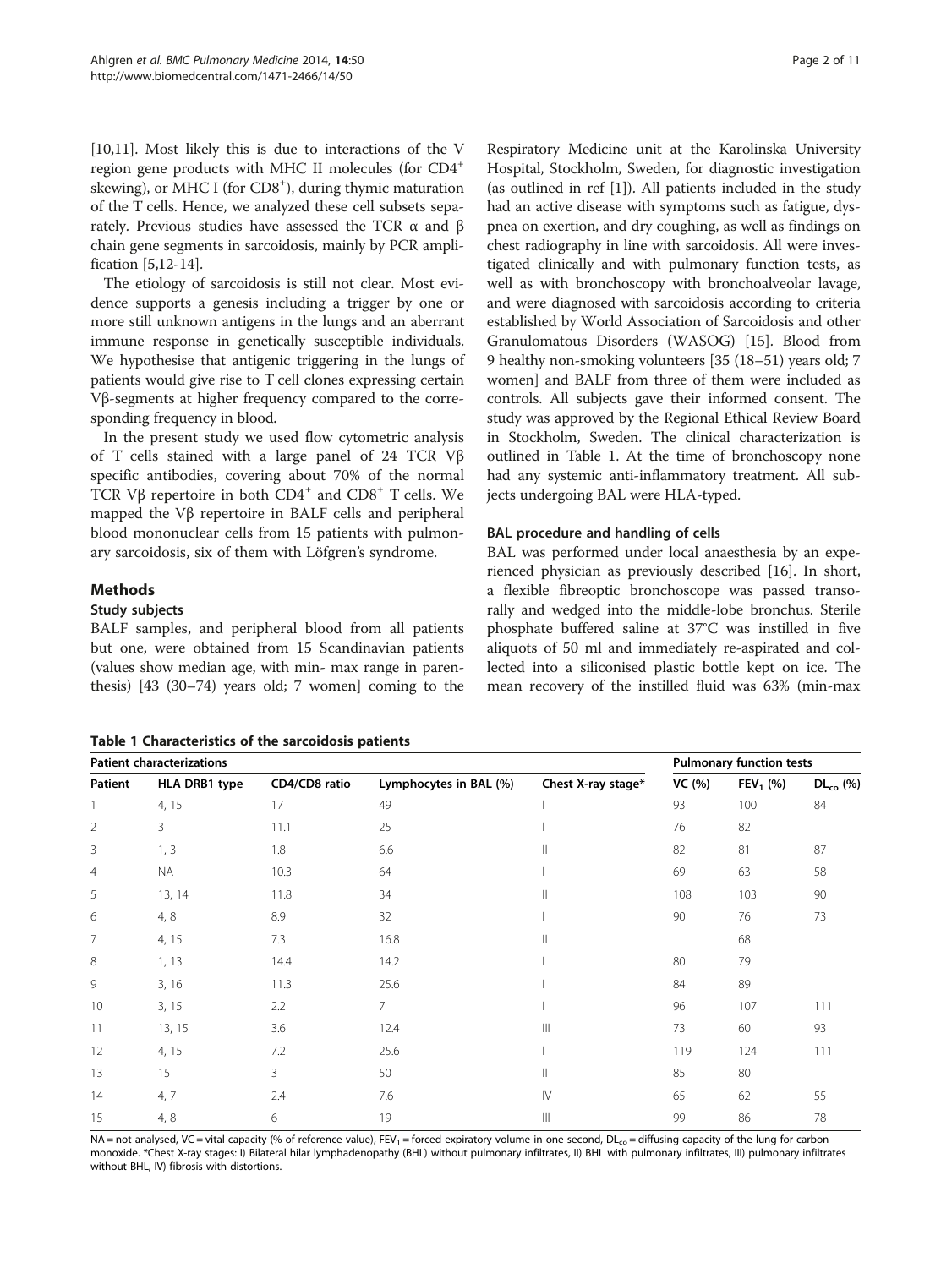range 42–73%). BALF was strained through a Dacron net (Millipore, Cork, Ireland) before centrifugation. The cell pellet was resuspended in cold phosphate buffered saline (PBS) pH 7.4, and kept on ice throughout the experiments. BAL fluid differential cell counts were based on May-Grünwald and Giemsa staining (Table 2).

#### Peripheral blood mononuclear cells

Whole blood was collected into Sodium Heparinised tubes. Peripheral blood mononuclear cells were isolated using Ficoll Paque PLUS (GE Healthcare, Uppsala, Sweden) according to the manufacturer's instructions.

## Flow cytometric analysis of Vβ repertoires

BAL and blood cells were stained using the following antibodies; CD3-Pacific Blue (BD Pharmingen), anti CD4- APC-H7, CD8-AmCyan (11 of 15 patient samples and all control samles) (BD Bioscience). Normal mouse serum (Corning Life Science, Tewksbury, MA, USA) was used as Fc-Block. TCR Vβ was stained using an eight-tube panel, containing 24 monoclonal antibodies known to react with specific TCR-Vβ families (IO Test Beta Mark TCR Vβ Repertoire Kit)(Beckman Coulter, Brea, CA, USA). Each test, containing 1 million BAL cells or 0.5 million PBMC, permitted analysis of three Vβ families simultaneously as each of the eight tubes included a mixture of three antibodies conjugated to fluorescein isothiocyanate, phycoerythrin or fluorescein isothiocyanate and phycoerythrin. Due to limitations in cell numbers, all Vβ families were not analysed in all subjects. Nomenclature for the Vβ families used throughout this paper is from [\[17](#page-10-0)]. Flow cytometry was run on a BD FACS Canto II. Results were expressed as the percentage of  $CD4^+$  and  $CD8^+$  T cells, respectively, that expressed the various TCR Vβ families.

## Definition of T cell expansion and statistical analysis

T cell expansions were defined as in [[18\]](#page-10-0), i.e. any expression of a certain Vβ family as percentage of the gated population ( $CD4^+$  or  $CD8^+$  T cells) > 2 SD above the reference value was considered a significant T cell expansion. Reference values for the frequency of  $Vβ$  gene segment found in CD4<sup>+</sup> and CD8<sup>+</sup> blood T cells of healthy subjects (based on a cohort of 85 (or 46 for Vβ4, Vβ7.2 and Vβ13.2) normal blood specimens) were

Table 2 Analysis of the bronchoalveolar lavage fluid

| <b>BALF</b> characteristics          |                         |                                                     | Differential cell count |                      |                              |                      |  |  |
|--------------------------------------|-------------------------|-----------------------------------------------------|-------------------------|----------------------|------------------------------|----------------------|--|--|
|                                      | <b>Percent recovery</b> | Total cell conc. (*10 <sup>6</sup> /L) <sup>c</sup> | Lymphocytes $(\%)^c$    | Macrophages $(\%)^c$ | Neutrophils (%) <sup>c</sup> | Eosinophils $(\%)^c$ |  |  |
| Sarcoidosis<br>patients <sup>a</sup> | 68 (42–73)              | 153 (35–534)                                        |                         | 74 (30-92)           | $1.0(0.2 - 3.4)$             | $0.0(0-3.0)$         |  |  |
| Healthy<br>controlsb                 | 68 (48-71)              | $77(62 - 106)$                                      | $10(5.7-11)$            | 88 (88-89)           | $1.3(0.7-5)$                 | $0.0(0-0.4)$         |  |  |

 $a^3$ n = 15; <sup>b</sup>,n = 3; <sup>c</sup>,median (min- max range) <sup>d</sup>, see result section and Table [1.](#page-1-0)

provided by the manufacturer of the test (Beckman Coulter, Brea, CA, USA). The healthy control values in this study were consistent with the reference values, except for Vβ4, Vβ5.3 and Vβ9, which had a very low signal in all samples and Vβ12, which had a higher expression in our CD8<sup>+</sup> samples compared to reference values on  $CD8<sup>+</sup>$  cells (Additional file [1\)](#page-9-0). Vβ4, Vβ5.3 and Vβ9 were therefore excluded from all further analyses. Since the normal TCR repertoire in BAL fluid has not been extensively studied, the reference values obtained from whole blood were also used for  $CD4^+$  and  $CD8^+$ BAL T cells.

Wilcoxons signed ranks test was used to calculate differences in Vβ expression in lung and blood cells. Fisher's exact test was used to calculate difference in frequency of expansions between groups. Differences with p-values ≤ 0.05 were considered statistically significant.

## Results

## Patient characteristics

Fifteen patients with sarcoidosis were included. The sarcoidosis diagnosis was made based on typical clinical and radiographic manifestations [[1\]](#page-10-0) and findings at bronchoscopy with BAL according to criteria as outlined by WASOG [[15\]](#page-10-0). Two patients had ocular sarcoidosis. Six patients with Löfgren's syndrome, with typi cal acute onset of disease and chest X-ray stage I-II were included in the study. Four of them had erythema nodosum; none had ankle arthritis (Table [1\)](#page-1-0). In addition we were able to recruit three healthy controls for BAL.

The majority of patients (73%) had a CD4/CD8 ratio above 3.5 (median 7.3, min-max range 1.8-17), the BALF contained 25% (median, min-max range 6.6-64 lymphocytes) and 8 patients included had chest X-ray stage I; four of the patients stage II, two patients stage III and one stage IV. Five patients were ex-smokers and one was current smoker. Diffusing capacity of carbon monoxide (DLco) had a statistically significant inverse correlation with the number of CD8+ T cell expansions in BAL from sarcoidosis patients ( $r = 0.85$ ,  $p = 0.002$ , Spearman correlation). No statistically significant correlation between number of T cell expansions and other pulmonary functions tested (VC and  $FEV_1$ ), chest X-ray stage, CD4/CD8 ratio, sex or age were identified (Tables [1](#page-1-0) and 2).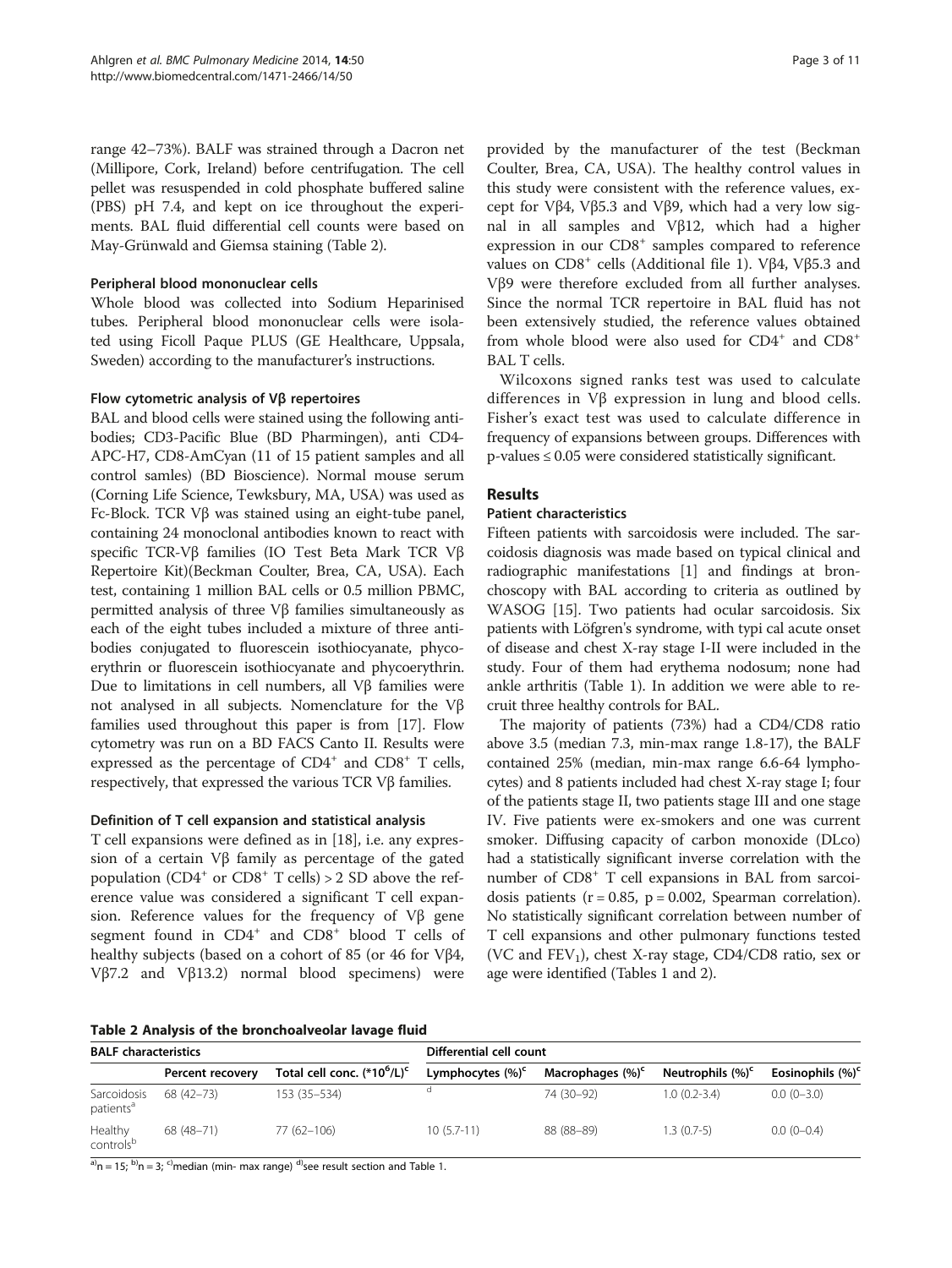#### Vβ repertoire in CD4<sup>+</sup> T cells of sarcoidosis patients and healthy controls

To determine whether there is biased expression of TCR Vβ segments in CD4+ cells in sarcoidosis, a panel of 24 antibodies covering approximately 70% of the TCR Vβ repertoire was tested on 15 patients. In CD4<sup>+</sup> BAL cells 16 T cell expansions were identified from 271 analyses (5.9%) (Figure 1A). These T cell expansions appeared in eleven of the 21 studied TCR Vβ chains (Table [3](#page-4-0)). In CD4+ PBMCs, 9 T cell expansions in 6 different Vβ families, were identified of 276 analyses (3.3%) (Figure 1B).

We found two patients with  $CD4^+$  Vβ8 expansions, one of which contained as many as  $45.6\%$  of the CD4<sup>+</sup> cells. These expansions were not lung restricted, but appeared in the PBMC. In another two patients the Vβ8 segment was expressed as expansions in the lung, however in CD8<sup>+</sup> T cells. V $\beta$ 12 was expressed as expansions in the CD4<sup>+</sup> population in both lung (two patients) and blood (two patients) (Table [3](#page-4-0)). Vβ5.1 and Vβ22 CD4<sup>+</sup> BAL cell expansions were found in two and three patients, respectively (Figure 1A). These expansions seem to be lung restricted.

We identified one TCR Vβ2, two Vβ12 and two Vβ16 expansions in CD4<sup>+</sup> PBMC of healthy controls (Table [3](#page-4-0)). In BAL from three healthy controls we identified six expansions in  $CD4^+$  BAL cells, in 63 analyses (9.5%) (Table [3\)](#page-4-0). These expansions consisted of TCR Vβ13.1, Vβ13.2 (n = 2), Vβ13.6, Vβ16 and Vβ23. We found no significant difference in the frequency of expansions between sarcoidosis patients and controls in CD4<sup>+</sup> cells (BAL  $p = 0.17$ ; PBMC  $p = 0.95$ ).

## Vβ repertoire in CD8<sup>+</sup> T cells of sarcoidosis patients and healthy controls

The expression of TCR V $\beta$  segments in CD8<sup>+</sup> cells in sarcoidosis patients was analyzed in the same way as the  $CD4<sup>+</sup>$  cells. There were 21 T cell expansions expressing distinct Vβ segments out of 240 analyses in  $CD8^+$  BAL cells (8.7%) (Figure [2](#page-6-0)A) and 12 T cell expansions out of 263 analyses in PBMC (4.6%) (Figure [2B](#page-6-0)). Three patients had a T cell expansion of cells harboring the Vβ16 segment in CD8<sup>+</sup> BAL cells. Also in PBMC CD8<sup>+</sup> cells four Vβ16 T cell expansions appeared, but not in the same individuals as those having Vβ16 expansions in the lung compartment (Table [3\)](#page-4-0). Out of 181 analyses of Vβ usage in CD8<sup>+</sup> blood cells of healthy control subjects, 12 expansions were identified.



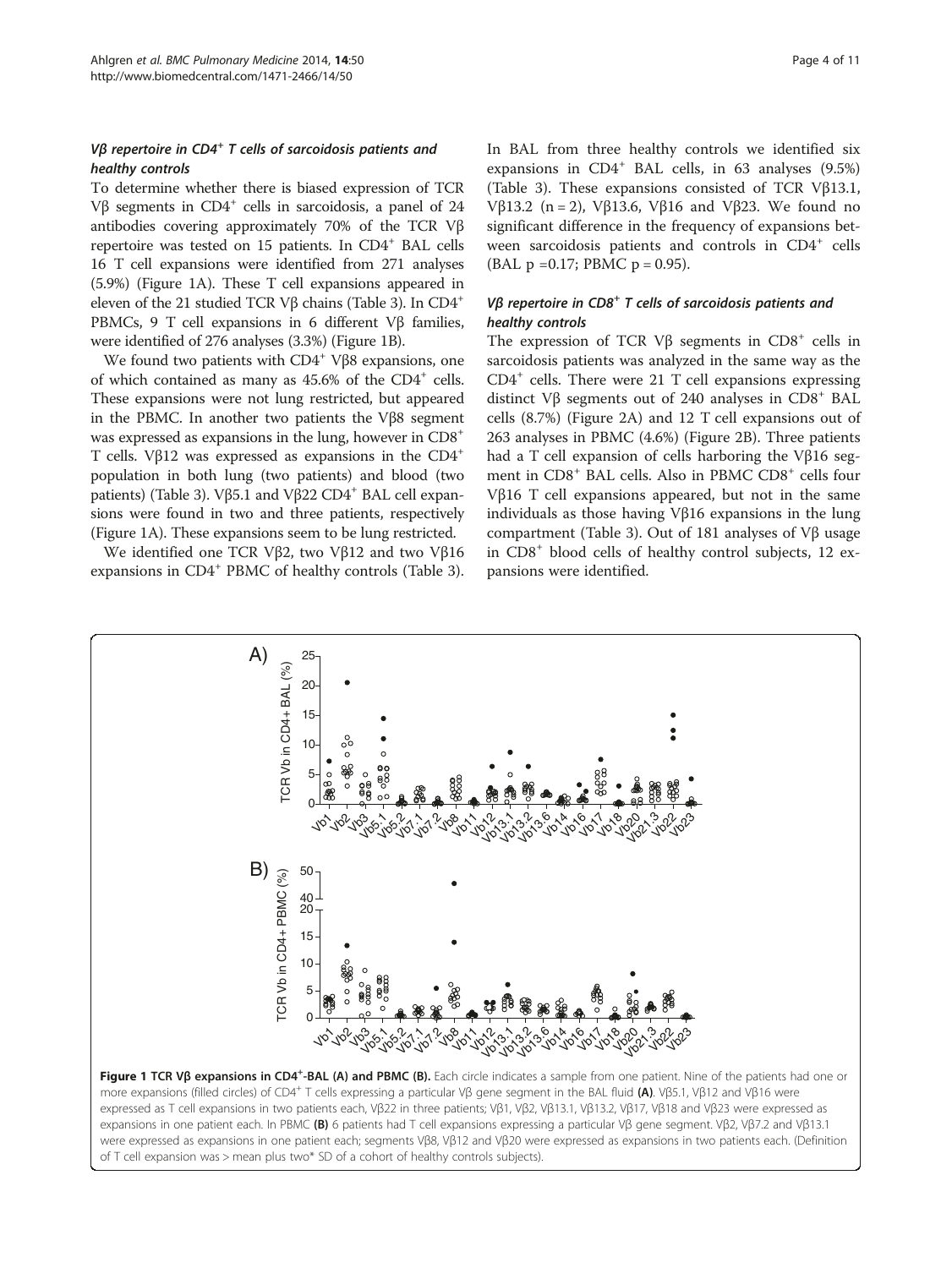| <b>TCR Vb</b><br><b>BAL cells</b><br>Patient/Ctrl<br><b>HLA</b><br>PBMC | Patient/Ctrl   | <b>HLA</b> |
|-------------------------------------------------------------------------|----------------|------------|
| CD4<br>P 6<br>4, 8<br>Vb1<br>CD8                                        | $P_1$          | 4, 15      |
| $P_4$<br>CD <sub>8</sub>                                                |                |            |
| CD8<br>P <sub>5</sub><br>13, 14                                         |                |            |
| P 9<br>CD8<br>3, 16                                                     |                |            |
| CD <sub>8</sub><br>Ctrl 9<br>4, 15                                      |                |            |
| Vb2<br>CD4<br>$P_1$<br>4, 15<br>CD4                                     | P 5            | 13, 14     |
| CD8<br>P 6<br>4, 8<br>CD4                                               | Ctrl 8         | 12, 15     |
| CD <sub>8</sub>                                                         | Ctrl 9         | 4, 15      |
| Vb5.1<br>CD4<br>P 13<br>15                                              |                |            |
| CD4<br>P 15<br>4, 8                                                     |                |            |
| CD8<br>Vb5.2                                                            | Ctrl 6         |            |
| Vb7.1<br>CD8<br>P 14<br>4, 7                                            |                |            |
| Vb7.2<br>CD8<br>$\mathbf{3}$<br>CD4<br>P 2                              | P 7            | 4, 15      |
| Vb8<br>CD4<br>CD <sub>8</sub><br>P 13<br>15                             | P 3            | 1, 3       |
| CD8<br>P 14<br>4, 7<br>CD4                                              | P 7            | 4, 15      |
| CD8<br>Vb11<br>P 13<br>15<br>CD8                                        | $P_3$          | 1, 3       |
|                                                                         | P 4            | $P_4$      |
| CD4<br>${\sf P}$ 8<br>CD4<br>CD8<br>Vb12<br>1, 13                       | P 5            | 13, 14     |
| CD4<br>P 15<br>4, 8<br>CD4                                              | P 6            | 4, 8       |
| CD <sub>8</sub><br>P <sub>1</sub><br>4, 15<br>CD <sub>8</sub>           | $\mathsf{P}$ 1 | 4, 15      |
| 4,8<br>CD8<br>P 6<br>CD8                                                | P 2            |            |
| CD8<br>P 12<br>4, 15<br>CD4                                             | Ctrl 2         |            |
| CD4                                                                     | Ctrl 5         |            |
| CD8                                                                     | Ctrl 1         |            |
| CD8                                                                     | Ctrl 2         |            |
| CD <sub>8</sub>                                                         | Ctrl 3         |            |
| CD8                                                                     | Ctrl 5         |            |
| CD8                                                                     | Ctrl 6         |            |
| $15\,$<br>CD4<br>Vb13.1<br>CD4<br>P 13                                  | P 3            | 1, 3       |
| CD4<br>Ctrl 9<br>4, 15<br>CD8                                           | $P_3$          | 1, 3       |
|                                                                         | P 5            | 13, 14     |
| Vb13.2<br>CD4<br>P 13<br>15<br>CD <sub>8</sub>                          | P 13<br>15     | 15         |
| 4,8<br>CD8<br>P 6                                                       |                |            |
| CD4<br>Ctrl 8                                                           |                |            |
| CD4<br>Ctrl 9<br>4, 15                                                  |                |            |
| Vb13.6<br>CD8<br>P 13<br>$15\,$                                         |                |            |
| CD4<br>Ctrl 8<br>12, 15                                                 |                |            |
| CD <sub>8</sub><br>Ctrl 7<br>7, 16                                      |                |            |
| CD8<br>Ctrl 8<br>12, 15                                                 |                |            |

## <span id="page-4-0"></span>Table 3 TCR Vß expansions in BAL and PBMC indicating CD4<sup>+</sup> or CD8<sup>+</sup> expansions and patient and control id with HLA DRB1 type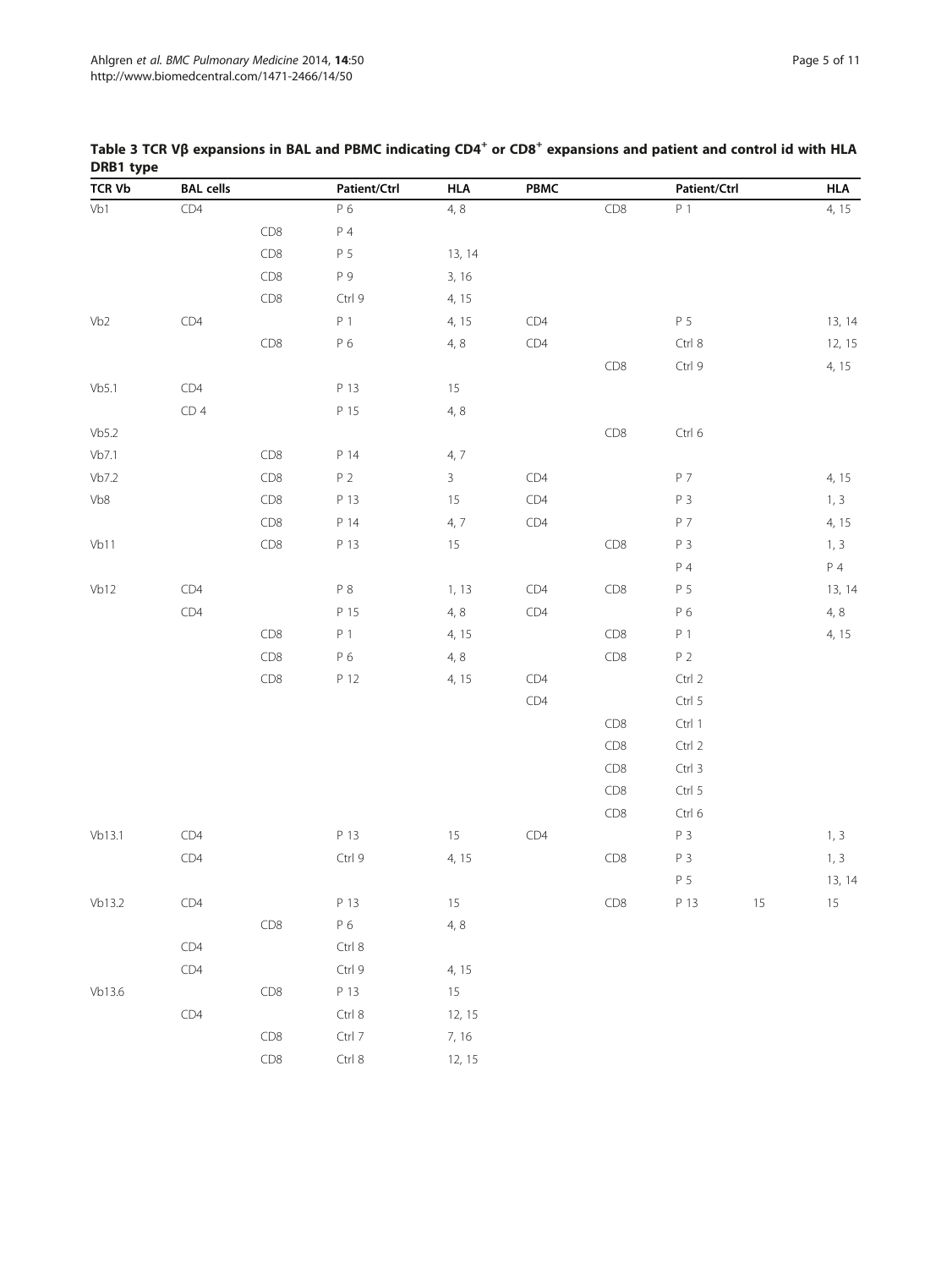| . .              |               |                 |                |              |      |                 |                |                |                |  |
|------------------|---------------|-----------------|----------------|--------------|------|-----------------|----------------|----------------|----------------|--|
| Vb16             | CD4           |                 | P 3            | 1, 3         |      | CD8             | $P_1$          |                | 4, 15          |  |
|                  | CD4           |                 | P 15           | 4,8          |      | CD8             | P <sub>2</sub> |                | $\overline{3}$ |  |
|                  |               | CD8             | P 6            | 4,8          |      | CD <sub>8</sub> | P 5            |                | 13, 14         |  |
|                  |               | CD8             | P 12           | 4, 15        |      | CD8             | P 11           |                | 13, 15         |  |
|                  |               | CD8             | P 13           | 15           | CD4  |                 | Ctrl 2         |                |                |  |
|                  | CD4           |                 | Ctrl 7         | 7, 16        | CD4  |                 | Ctrl 4         |                |                |  |
|                  |               | CD <sub>8</sub> | Ctrl 7         | 7, 16        |      | CD <sub>8</sub> | Ctrl 2         |                |                |  |
|                  |               | CD8             | Ctrl 8         | 12, 15       |      | CD8             | Ctrl 3         |                |                |  |
|                  |               |                 |                |              |      |                 | Ctrl 4         |                |                |  |
|                  |               |                 |                |              |      |                 | Ctrl 9         |                | 4, 15          |  |
| Vb17             | CD4           |                 | P 15           | 4, 8         |      | CD8             | Ctrl 5         |                |                |  |
|                  |               | CD8             | Ctrl 8         | 12, 15       |      |                 |                |                |                |  |
| Vb18             |               | CD4             | P 12           | 4, 15        |      |                 |                |                |                |  |
| Vb <sub>20</sub> |               |                 |                |              | CD4  |                 | $P_1$          | P <sub>1</sub> | 4, 15          |  |
|                  |               |                 |                |              | CD4  |                 | P 13           | P 13           | $15\,$         |  |
| Vb21.3           |               | CD8             | P <sub>2</sub> | 3            |      |                 |                |                |                |  |
| Vb22             | CD4           |                 | P 2            | $\mathbf{3}$ |      |                 |                |                |                |  |
|                  | CD4           |                 | P 3            | 1, 3         |      |                 |                |                |                |  |
|                  | CD4           |                 | P 9            | 3, 16        |      |                 |                |                |                |  |
|                  |               | CD8             | P 4            |              |      |                 |                |                |                |  |
|                  |               | CD8             | P 15           | 4, 8         |      |                 |                |                |                |  |
| Vb23             | CD4           |                 | P 3            | 1, 3         |      |                 |                |                |                |  |
|                  |               | CD8             | P 3            | 1, 3         |      |                 |                |                |                |  |
|                  | CD4           |                 | Ctrl 9         | 4, 15        |      |                 |                |                |                |  |
|                  | BAL           |                 |                |              | PBMC |                 |                |                |                |  |
| a                | CD4           |                 | CD8            |              | CD4  |                 |                | CD8            |                |  |
| Patients         | 16/271 (5.9%) |                 | 21/240 (8.7%)  |              |      | 9/276 (3.3%)    |                |                | 12/263 (4.6%)  |  |
| Controls         | 6/63 (9.5%)   |                 | 6/63 (9.5%)    |              |      | 5/187 (2.7%)    |                |                | 11/181 (6.1%)  |  |
|                  |               |                 |                |              |      |                 |                |                |                |  |

#### Table 3 TCR Vβ expansions in BAL and PBMC indicating CD4<sup>+</sup> or CD8<sup>+</sup> expansions and patient and control id with HLA DRB1 type (Continued)

a) Number of expansions per analysis.

## Comparisons between lung and blood expression of TCR Vβ in CD4+ and CD8+ cells

In order to assess whether a bias for TCR Vβ was associated with compartmentalization to the lungs or blood of sarcoidosis patients, we performed a comparison between the  $Vβ$  expression in lung and PBMC. There were six Vβ segments with significantly different expressions comparing lung and blood (Figure [3](#page-7-0)). The segments Vβ3, Vβ7.2, Vβ8, Vβ11, Vβ14 and Vβ18 had a statistically significantly higher  $(p < 0.05)$  expression in blood compared to lung. However, we found no segments that had a significantly higher expression in  $CD4^+$  cells in the lung compartment compared to blood. In  $CDS<sup>+</sup>$  cells, TCR Vβ13.6 has a statistically significantly higher expression in lungs than blood of sarcoidosis patients  $(p = 0.009)$ (Figure [4](#page-8-0)). Comparing the number of T cell expansions, the difference in frequency of  $CD4^+$  TCR Vβ T cell

expansions in lung vs. blood of sarcoidosis patients ( $p =$ 0.56) or controls  $(p = 0.12)$  was not statistically significant. Neither were there statistical differences in frequency of CD8+ TCR Vβ expansions in lung than in blood of sarcoidosis patients ( $p = 0.15$ ) or controls ( $p = 0.45$ ).

However, directly comparing the frequencies of accumulated cells with the individual Vβ segments, i.e. without regard to the Vβ usage being classified as an expansion or not, and setting an arbitrary cut off difference between lung and blood compartments of 5%, we identified differences in 8 different segments in the  $CD4^+$  population (Figure [5A](#page-8-0)). Three of them appeared in Vβ22. This was also the only segment repeatedly found with a higher value in  $CD4^+$  BAL cells than PBMC. Segments Vβ2 and Vβ8 had a greater percentage in blood than lung in two patients each. Contrary, one of the other patients (Patient 1) had a higher Vβ2-gene segment expression in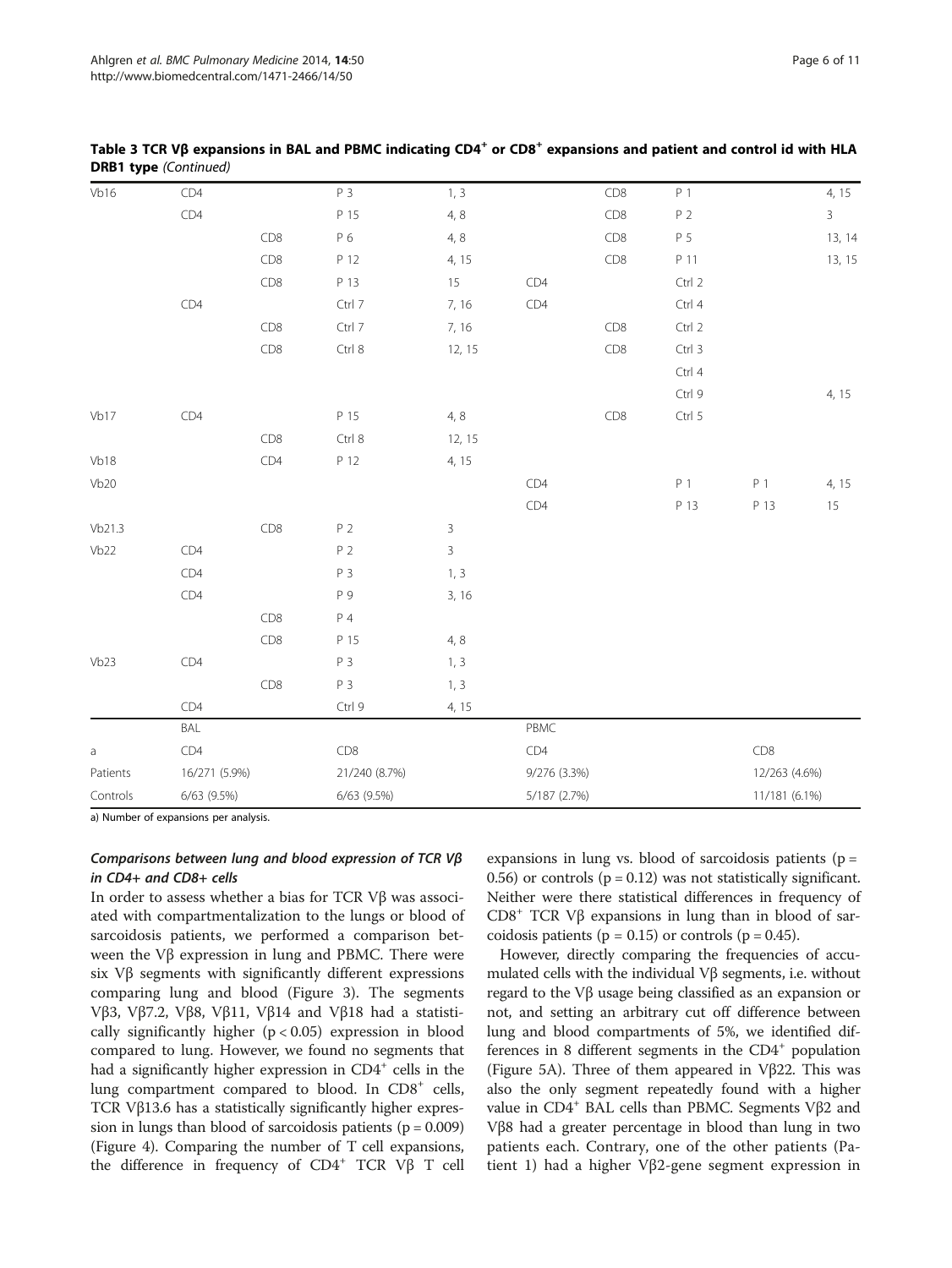<span id="page-6-0"></span>

the lungs than in blood. In the  $CD4^+$  T cells, 15 of 244 (6.1%) analyses displayed a greater difference between lung and blood Vβ-gene segment expression than 5%, in any direction. There were 10 different segments in the  $CD8<sup>+</sup>$  cells with differences exceeding 5% in expression between lung and blood (Figure [5](#page-8-0)B). In CD8<sup>+</sup> T cells Vβ1 and Vβ2 had a more than 5% higher expression in lung T cells compared to in PBMC in two patients each. Both these segments also had higher expression in blood compared to lung in one patient each. Eight Vβ segments had a higher expression in CD8<sup>+</sup> PBMC than CD8<sup>+</sup> lung T cells, and seven had higher expression in lung than blood CD8<sup>+</sup> cells. These differences did however not appear in more than one patient each. In the CD8<sup>+</sup> T cells, 17 of 220 (7.7%) analyses displayed greater difference between lung and blood Vβ-gene segment expression than 5%, in any direction.

#### Vβ-repertoire in patients with different disease manifestations and HLA DRB1 alleles

There was no statistically significant difference in frequency of expansions between patients with or without Löfgren's syndrome, patients with or without erythema nodosum or ocular sarcoidosis, or between CD4<sup>+</sup> and  $CD8<sup>+</sup>$  cells in sarcoidosis patients (p > 0.05, Fisher's exact test). 14 of 15 patients were HLA DRB1-typed. In BAL cells, three patients with  $CD4^+$  Vβ22 expansions were HLA DRB1\*03<sup>+</sup>. Two of these three patients had Löfgren's syndrome. There were three HLA DRB1\*04<sup>+</sup> patients with CD8+ Vβ12 expansions. One of these patients had ockular sarcoidosis and one Löfgren's syndrome with erythema nodosum.

#### **Discussion**

Knowledge about TCR gene segment expression in sarcoidosis can provide insights to the pathogenic process and assist the finding of a potential disease triggering antigen. Previous studies aimed at mapping the TRC Vα and Vβ repertoire has often used PCR technique [[5,12](#page-10-0)-[14](#page-10-0)]. This technique permit analysis of all Vβ gene segments, however not simultaneously in different populations such as CD4+ and CD8+ cells. The PCR technique does not, in contrast to use of monoclonal antibodies and flow cytometry, measure the expression at the protein level. The latter method is the only method to analyze individual cells  $Vβ$  usage. Over time the number of available monoclonal antibodies specific for TCR Vβ family members has increased, now allowing approximately 70% of the TCR Vβ repertoire to be mapped. This led us to the use of monoclonal antibodies directed to TCR Vβ-chain proteins and flow cytometry for the present study. Our major finding was that expansions of T cells expressing  $Vβ5.1$ , Vβ7.1, Vβ18, Vβ21.3 and Vβ22 were found only in BAL from sarcoidosis patients. Further, Vβ12 and Vβ16 were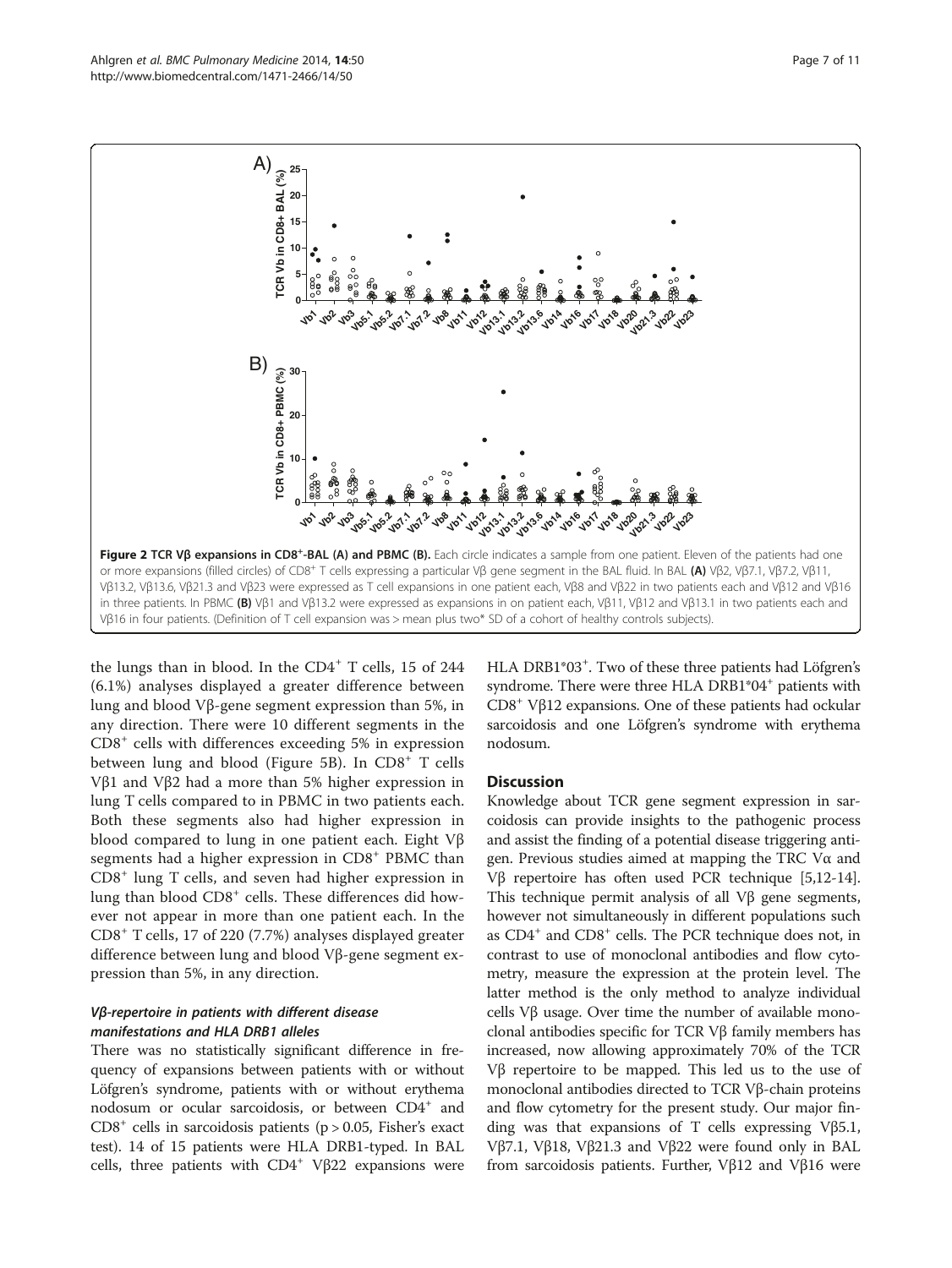the Vβ segments most frequently expressed as expansions in present study. Vβ16 TCR expansion has previously been described to appear in sarcoidosis patients [[12](#page-10-0)].

The patients in our study all had respiratory symptoms, leading to BAL as a part of the clinical examination. This enabled us to study TCR usage in both the lung and blood

<span id="page-7-0"></span>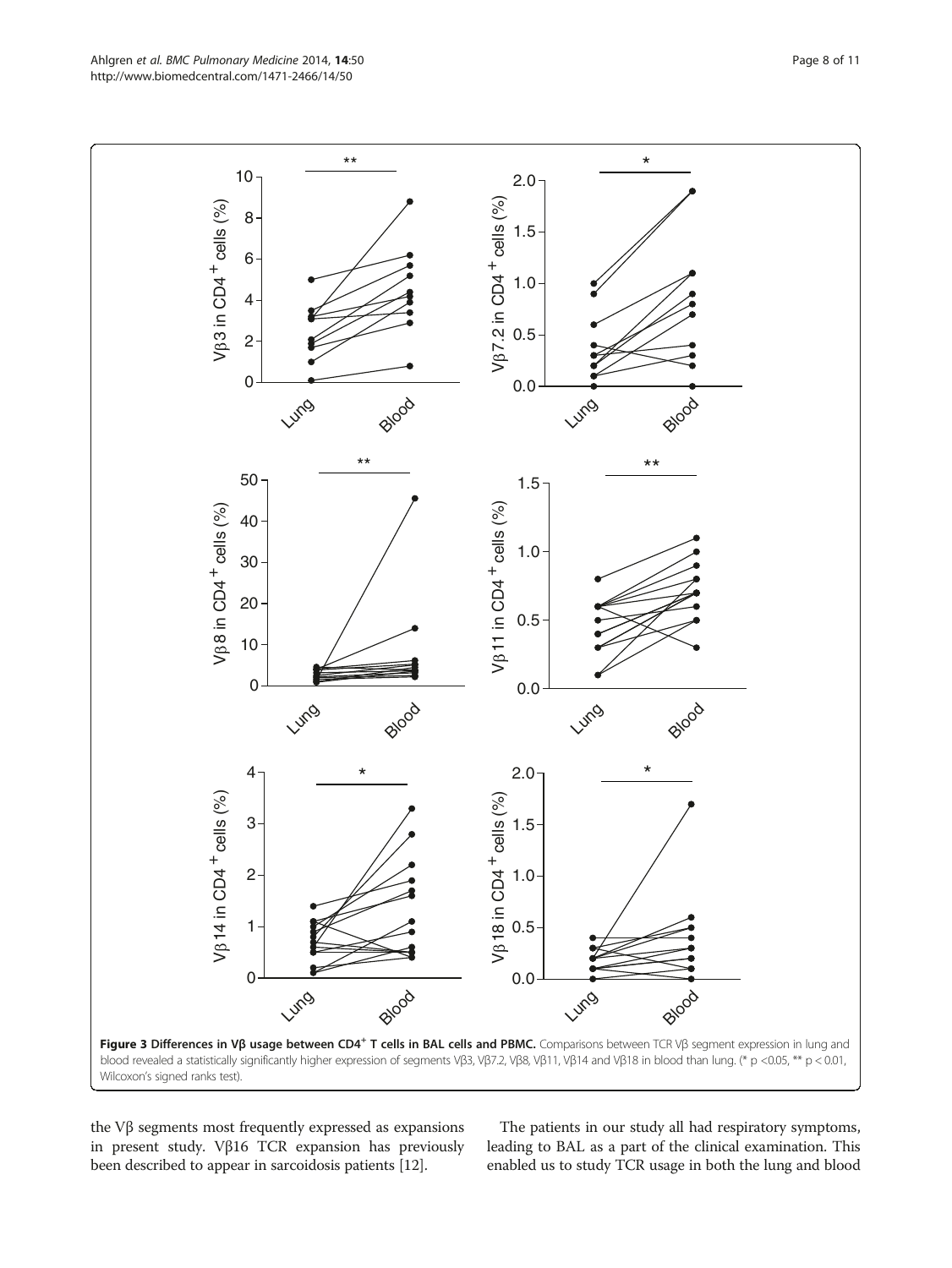<span id="page-8-0"></span>

of the patients. Comparisons between these two compartments in sarcoidosis patients revealed that the expression in the blood, with a few exceptions, exceeded the expression in the lungs. Reference values were provided by the manufacturer of the antibodies. These are based on the Vβ-repertoire in blood lymphocytes from a cohort of healthy subjects, of Mediterranean heritage. In previous studies we have used the definition of a T cell expansion as three times the reference value, or any value above 15% of the gated population. However, since this definition may in fact underestimate T cell expansions we defined a T cell expansion as in a recent study on sporadic inclusion body myositis [[18](#page-10-0)], which defines an expansion as above the reference value plus two SD. Comparing TCR Vβ repertoires in lung and blood, similarities rather than generalized skewing have previously been described [[19](#page-10-0)]. Therefore we used the same reference values for BAL as PBMC. When the total repertoire in each patient was added together and compared to the reference values, we did however note a lower expression in the CD4<sup>+</sup> BAL cells than in the CD4<sup>+</sup> PBMCs (data not included). This may indicate a higher normal expression in BAL cells, of certain Vβ segments that is not targeted by the assay in this study.

A higher variability in TCR Vβ expression in  $CD8^+$ cells than  $CD4^+$  cells is consistent with previous findings in healthy controls and other diseases [\[9](#page-10-0)]. Somewhat



Figure 5 Vβ segments with absolute usage difference between **BAL cells and PBMC.** Each dot indicates difference, BAL vs. PBMC, in one Vβ segments in one patient. The expression (% of the gated population) in PBMC was subtracted from the expression in BAL. Positive values indicate a greater expression in BAL and negative values indicate a greater expression in PBMC. The arbitrary cut off > 5% difference is indicated by a dotted line. A) In CD4<sup>+</sup> T cells 9 V $\beta$  segments had > 5% higher or lower expression in BAL cells versus PBMC in at least one patient. Segments with higher expression in BAL were Vβ1, Vβ17 and Vβ22, while segments Vβ3, Vβ8, Vβ13.1 had higher expression in PBMC. Segment Vβ2 had higher expression in BAL in one patient and higher expression in PBMC in two other patients; Vβ5.1 had higher expression in BAL in one patient and in PBMC in another patient.  $\bf{B}$ ) In CD8<sup>+</sup> T cells 10 Vβ segments had > 5% difference in expression comparing BAL cells and PBMC in at least one patient. Vβ1 and Vβ2 both had higher expression in BAL from two patients and in PBMC in one patient. Vβ7.1 and Vβ7.2 had higher expression in BAL in one patient each; Vβ8, Vβ13.2 and Vβ16 had higher expression in BAL in one patient and higher expression in PBMC in another patient each, and the segments Vβ11, Vβ12 and Vβ13.1 had higher expression in PBMC in one patient each.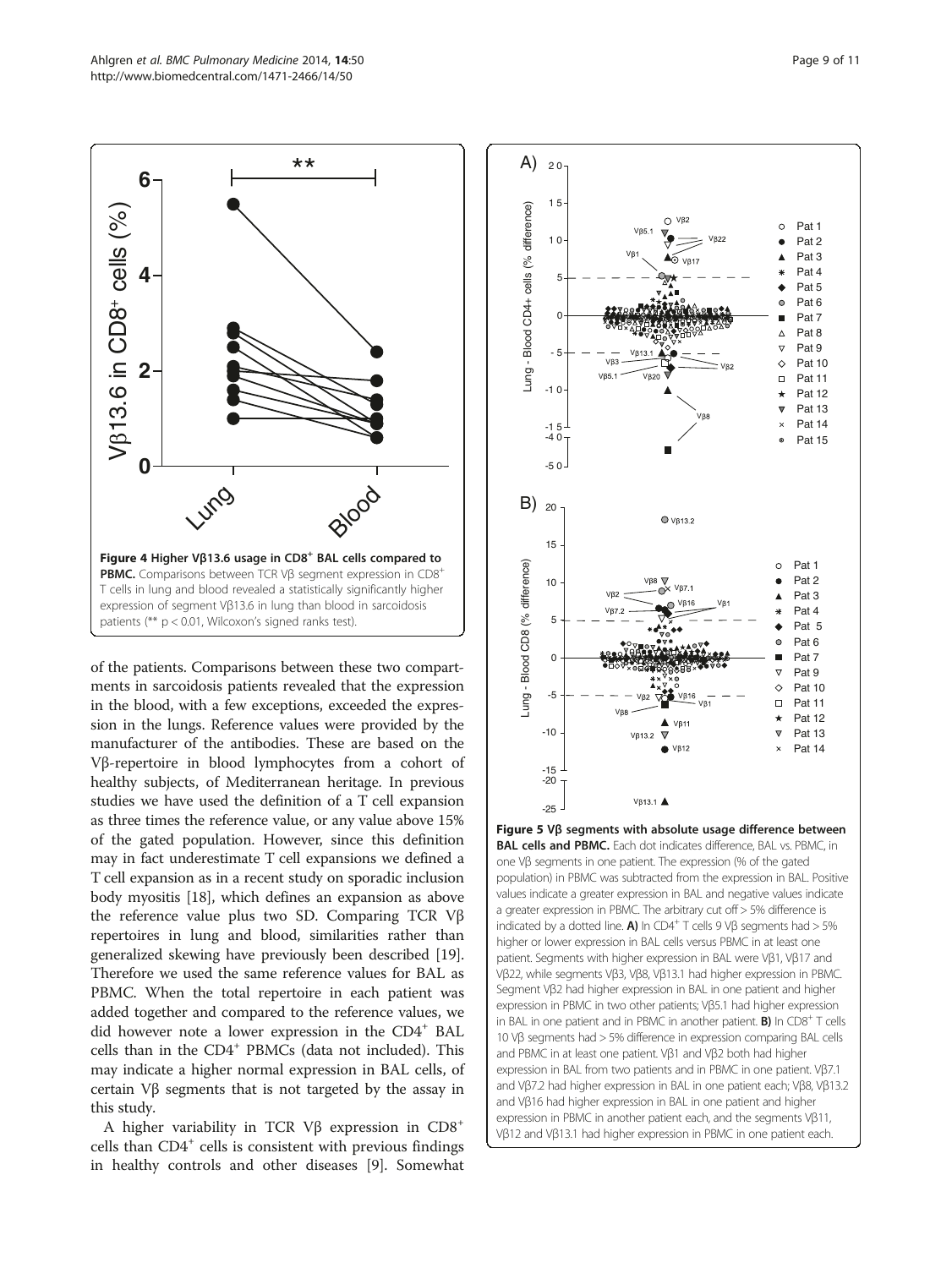<span id="page-9-0"></span>surprisingly, we found no significant difference in number of expansions between CD8<sup>+</sup> cells and CD4<sup>+</sup> cells or between sarcoidosis patients and controls in present study.

In three patients that were positive for the HLA II allele DRB1\*04 we identified TCR Vβ 12 expansions in the CD8+ cell population. However, the CD8 molecule is not interacting with HLA II molecules, but with HLA I molecules. To our knowledge there is no association between HLA DRB1\*04 and any HLA class I allele. Vβ12 was the segment most frequently found as T cell expansion in present study. However, our control blood donors displayed a significantly higher Vβ12 expression in  $CD8<sup>+</sup>$  cells than the reference values, suggesting that this may not be a sarcoidosis specific expansion, and may be caused by local deviation from the reference cohort. The reason for this deviation may be the genetic difference between the reference cohort, which is of Mediterranean origin, and our Swedish controls, or due to yet unidentified reasons. The healthy controls in present study were not HLA typed.

Vβ22 expansions were found in  $CD4^+$  T cells of three patients, all being HLA DRB1\*03 positive. These expansions moreover, were lung restricted. HLA DRB1\*03 and TCR Vβ22 expansion has previously been described in the context of inflammatory disease, albeit at a lower frequency. In a small study, three out of 9 patients, all three HLA DRB1\*03 positive, with Idiopathic Inflammatory Myopathies [[6\]](#page-10-0) four Vβ22 T cell expansions were identified. Two of these were located in CD3<sup>+</sup> cells in muscle, one in CD8<sup>+</sup> BAL cells and one in CD4<sup>+</sup> peripheral blood cells.

In a previous report Moller et al. described a biased usage of Vβ8 in sarcoidosis patients' lung T cells, and to a lesser degree in blood [\[20\]](#page-10-0). Consistent with our previous study [\[13](#page-10-0)] and a study by Forman et al. [[12\]](#page-10-0) in 1994, we noted Vβ8 T cell expansions in BAL in sarcoidosis patients in this study. In the present study we also noted Vβ8 T cell expansions in CD4<sup>+</sup> PBMC of two sarcoidosis patients.

Vβ5.1 and Vβ22 were the only two Vβ segments appearing exclusively as CD4<sup>+</sup> T cell expansion in BAL from more than one sarcoidosis patients. Both these segments have been shown to associate with other diseases, such as oral lichen planus and angioimmunoblastic T cell lymphoma [[21](#page-10-0)-[23\]](#page-10-0).

We identified  $CD8<sup>+</sup>$  Vβ16 T cell expansions in five sarcoidosis patients, of which three were located in the lung compartment. This TCR expansion has previously been described by Forman *et al.* to appear in sarcoidosis patients [[12\]](#page-10-0). It was not investigated whether these expansions appeared in  $CD4^+$  or  $CD8^+$  cells. However, equally to Vβ12 in present study, our healthy controls had a higher expression of Vβ16 than the reference values.

It is known from our previous studies that T cell accumulations tend to withdraw after spontaneous resolution of clinical and radiographic signs of disease in HLA DRB1\*03<sup>+</sup> sarcoidosis patients with V $\alpha$ 2.3 accumulations [[3\]](#page-10-0). Potentially some clonal expansions may already have resolved. The exact disease onset is not possible to determine, but the BAL was in all cases performed as a part of the diagnostic investigation.

#### Conclusions

The TCR repertoire is shaped by processes during T cell maturation and exposure to environmental antigens. One pathogen can consist of hundreds of proteins, which each can be broken down to many peptides that are presented in different ways depending on the MHCmolecules on APCs they are presented by. Therefore, even a single specific protein antigen has the potential to give rise to several different  $Vβ T$  cell expansions.

Further studies analyzing the T cell responses to candidate antigens and Vβ-repertoire are thus warranted. In the present study we also looked for associations between HLA DRB1 alleles and T cell expansions. However, due to the small sample size only cautious conclusions can be drawn. Further studies could strengthen our conclusion that Vβ8 and Vβ16 T cell expansions are associated to sarcoidosis and Vβ22 associated to the HLA DRB1\*03 allele.

Our present results extend the knowledge from the previous studies. This may in the future improve predictions on disease progression and lead to a more individual approach for treatment.

#### Additional file

[Additional file 1:](http://www.biomedcentral.com/content/supplementary/1471-2466-14-50-S1.pdf) The healthy control values in this study were compared with reference values. The values of our Swedish cohort is consistent with the reference values, except for Vβ4, Vβ5.3 and Vβ9, which had a very low signal in all samples and Vβ12, which had a higher expression in our CD8+ samples compared to reference values on CD8+ cells. Vβ4, Vβ5.3 and Vβ9 were therefore excluded from all further analyses. Since the normal TCR repertoire in BAL fluid has not been extensively studied, the reference values obtained from whole blood were also used for CD4+ and CD8+ BAL T cells.

#### Abbreviations

TCR: T cell receptor; BAL: Bronchoalveolar lavage; PBMC: Peripheral blood mononuclear cells; BALF: BAL fluid.

#### Competing interests

None of the authors has any conflict of interests.

#### Authors' contributions

KMA & TR performed the experiments and analysed the results, AE, JW & JG designed the study, KMA wrote the paper. All authors read and approved the final manuscript.

#### Authors' information

During the study all authors were affiliated at the Karolinska Institutet Lung research laboratory at Karolinska University Hospital, Stockholm, Sweden. AE was also affiliated at the Lung-allergy clinic at the Karolinska University Hospital, Stockholm, Sweden.